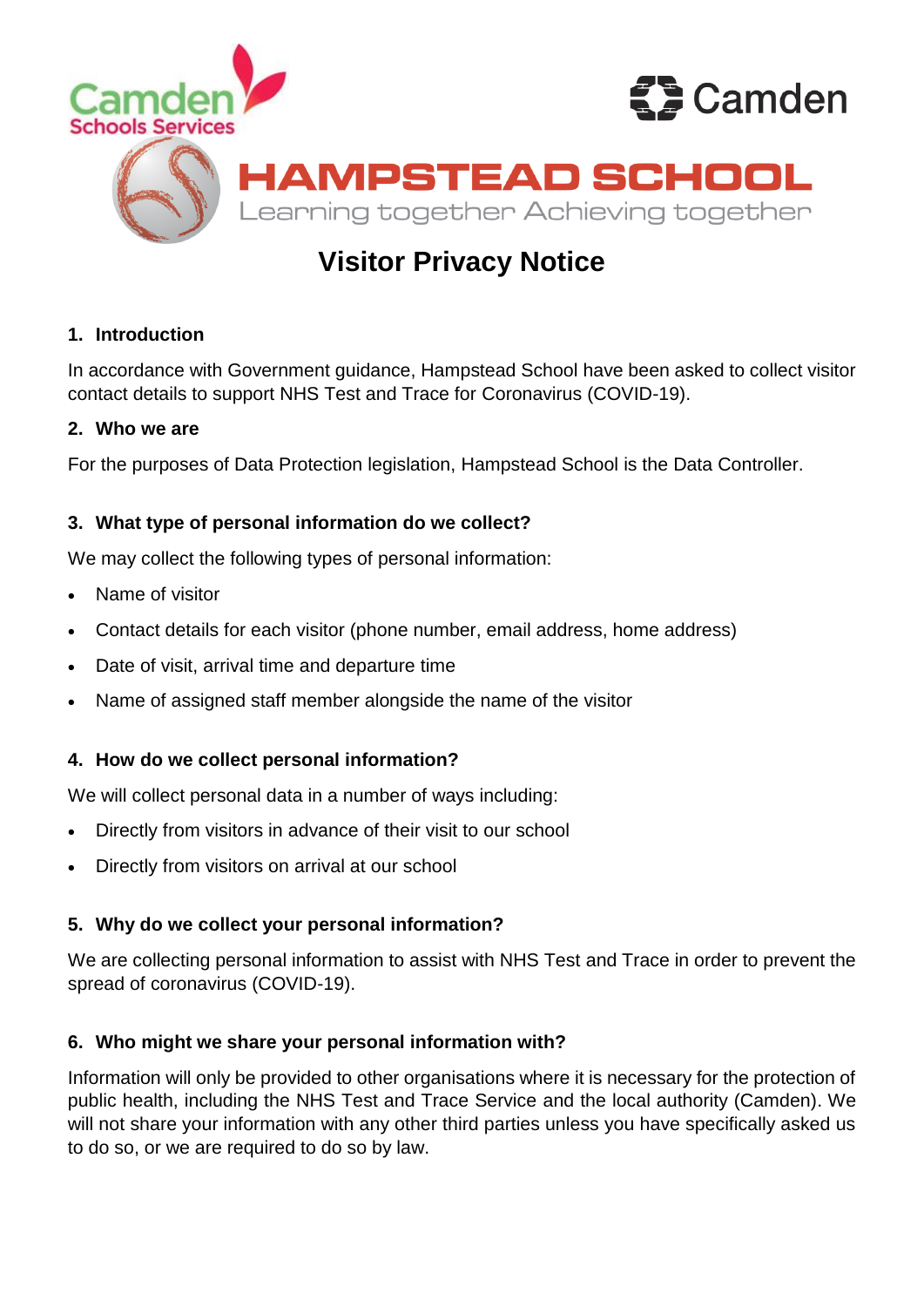## **7. How long will we keep your personal information?**

We will retain personal information 21 days following your visit, which is the recommended duration as advised by the Government. After this period it will be securely destroyed.

#### **8. What is our legal basis for using your personal information?**

The lawful basis for processing your personal information according to the General Data Protection Regulation (GDPR) is GDPR Article 6(1)(e) - the processing is necessary for the performance of its official tasks carried out in the public interest in providing and managing educational services.

### **9. How do we keep your personal information secure?**

Information will be held securely in the school buildings or on the school network. Only individuals with approved permission will be able access this information.

### **10. Is your personal information used overseas?**

We will not transfer or process your personal information overseas.

#### **11. What are your rights?**

Your individual rights are set out in law. Subject to some legal exemptions, you have the following rights:

- Right to be informed
- Right of access
- Right to rectification
- Right to erasure
- Right to restrict processing
- Right to data portability
- Right to object
- Rights in relating to automated decision making and profiling

# **12. Contact us**

If you would like to exercise your rights in relation to your personal information, or you feel that something has gone wrong with your personal information, you can contact us in either of the following ways:

By email: [enquiries@hampsteadschool.org.uk](mailto:enquiries@hampsteadschool.org.uk)

By telephone: 020 7794 8133